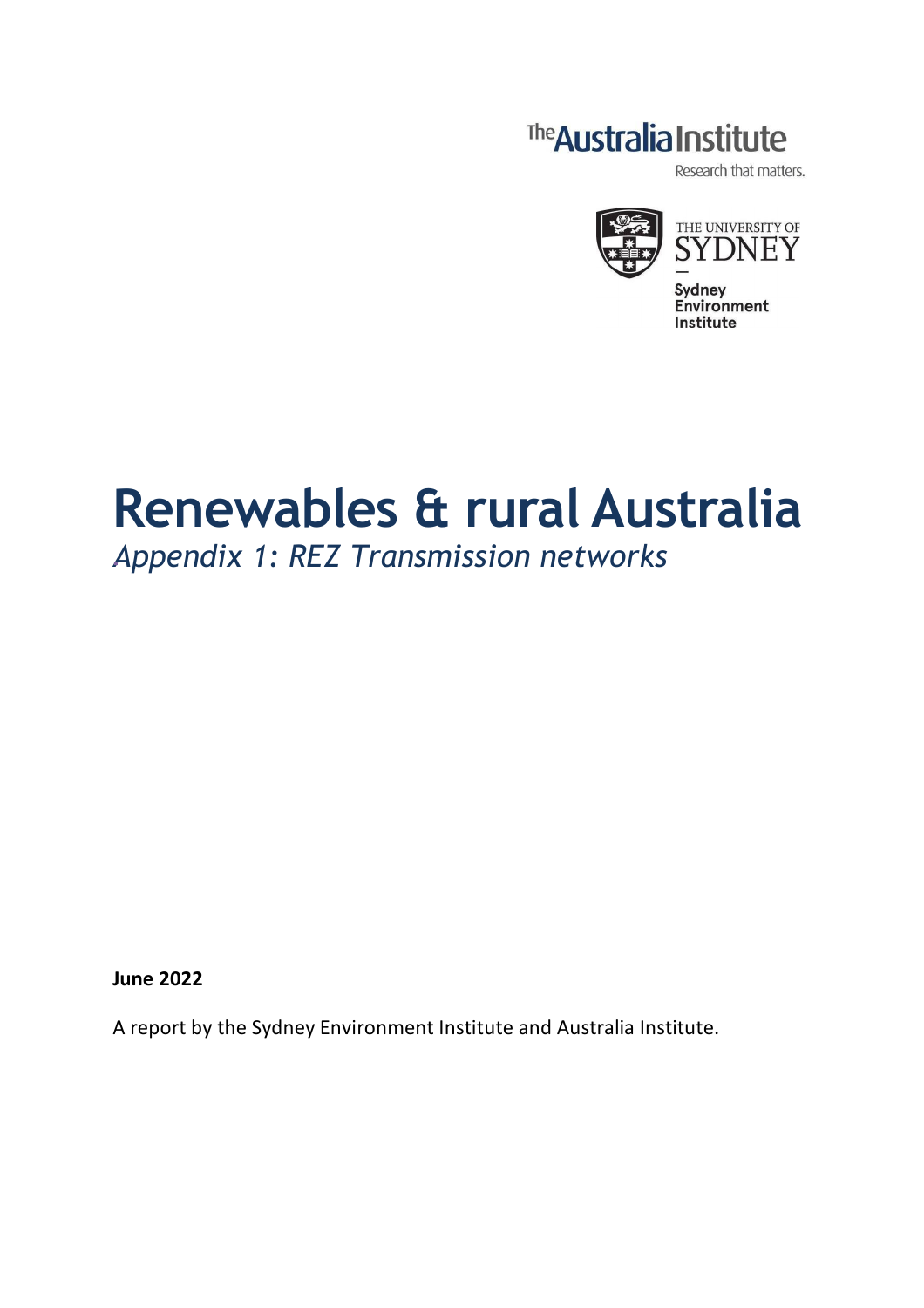## **A.1 CWO REZ AND RE DEVELOPMENT PROFILE**

The Central West Orana REZ, chosen for the national pilot REZ, combines two REZ candidates from the 2018 ISP: Central New South Wales Tablelands and Central-West New South Wales*. 1*

Distinct to Wellington region is the existing grid connection capacity. There are 66kV, several 132 kV lines and a relatively new 330 kV circuit connection around Wellington, which, in turn, connects to the strong links between the big consumption loads of Sydney, Newcastle and Wollongong and several coal power stations (*see Figure A.1 Central West network*) (TransGrid 2020). Currently, six proposed or operational solar and two wind farms are located near this relatively close connection to the consumption loads of NSW, and therefore the strong part of the NSW grid.<sup>2</sup> The existing substations, which are most often the connection points to the grid for the wind and solar farms, are marked with blue/red/orange points in the TransGrid network map. The colour of the symbol refers to the voltage capacity of the substation, which is determined by the overhead line it is connected to. While the voltage capacity isn't directly linked to the *available* capacity of the grid connection itself, in general "larger" substations have more capacity to start with, and conglomeration of projects especially around Wellington substation would indicate connection capacity availability.

The 330 kV circuit is one of the only options where the main transmission lines towards Sydney are not already congested during peak demand.<sup>3</sup> The existing transmission capacity for hosting new generation was estimated as high as 1000 MW in 2018 ISP (AEMO 2018b, p. 18). Even after some projects started construction, it was still estimated in the draft 2020 ISP (AEMO 2019b, p. 18) that there was 700 MW capacity left. The situation is rapidly changing, since Transgrid estimated in 2020 that only 100 MW of spare capacity currently remains<sup>4</sup> and that the Central West area will also have material congestion problems if all connection applications are realised (see Table A.1. for capacity estimates).5

<sup>3</sup> The existing shared transmission capacity between southern NSW and major load centres is heavily utilised at times of peak demand. See NSW Electricity Strategy (p. 17) and Transgrid (2019, p. 7),

https://energy.nsw.gov.au/sites/default/files/2019-11/NSW%20Electricity%20Strategy%20- %20Final%20detailed%20strategy\_0.pdf

 <sup>1</sup> (2020) *2020 ISP Appendix 5: Renewable Energy Zones*, p.11

<sup>&</sup>lt;sup>2</sup> In 2016 Transgrid identified possible new connection points for regional NSW, and the substations with highest available capacity were Wellington, Tamworth in New England and Darlington Point / Griffith in South-West. Of all identified eight locations, Wellington and Tamworth are closest to Sydney, and Wellington is part of recognised renewable energy resources of Central-West area. See https://www.transgrid.com.au/what-wedo/business-services/Infrastructure/Documents/Connection%20Opportunities%20Fact%20Sheet.pdf

https://www.transgrid.com.au/what-we-do/Business-Planning/transmission-annualplanning/Documents/2019%20Transmission%20Annual%20Planning%20Report.pdf

<sup>4</sup> Transgrid 2020, New South Wales Transmission Annual Planning Report, https://www.transgrid.com.au/what-we-do/Business-Planning/transmission-annualplanning/Documents/2020%20Transmission%20Annual%20Planning%20Report.pdf

<sup>5</sup> The only other area in NSW with similar existing transmission capacity – and recognised renewable energy potential – is the Southern Tablelands area Southern Tableland area has excellent wind resources and hosts large portion of the existing wind farms in NSW (see Figure X in Chapter 3), but has also significant community opposition for any new developments, which has been recognised by AEMO (2018b: 20, 2019b, p. 238).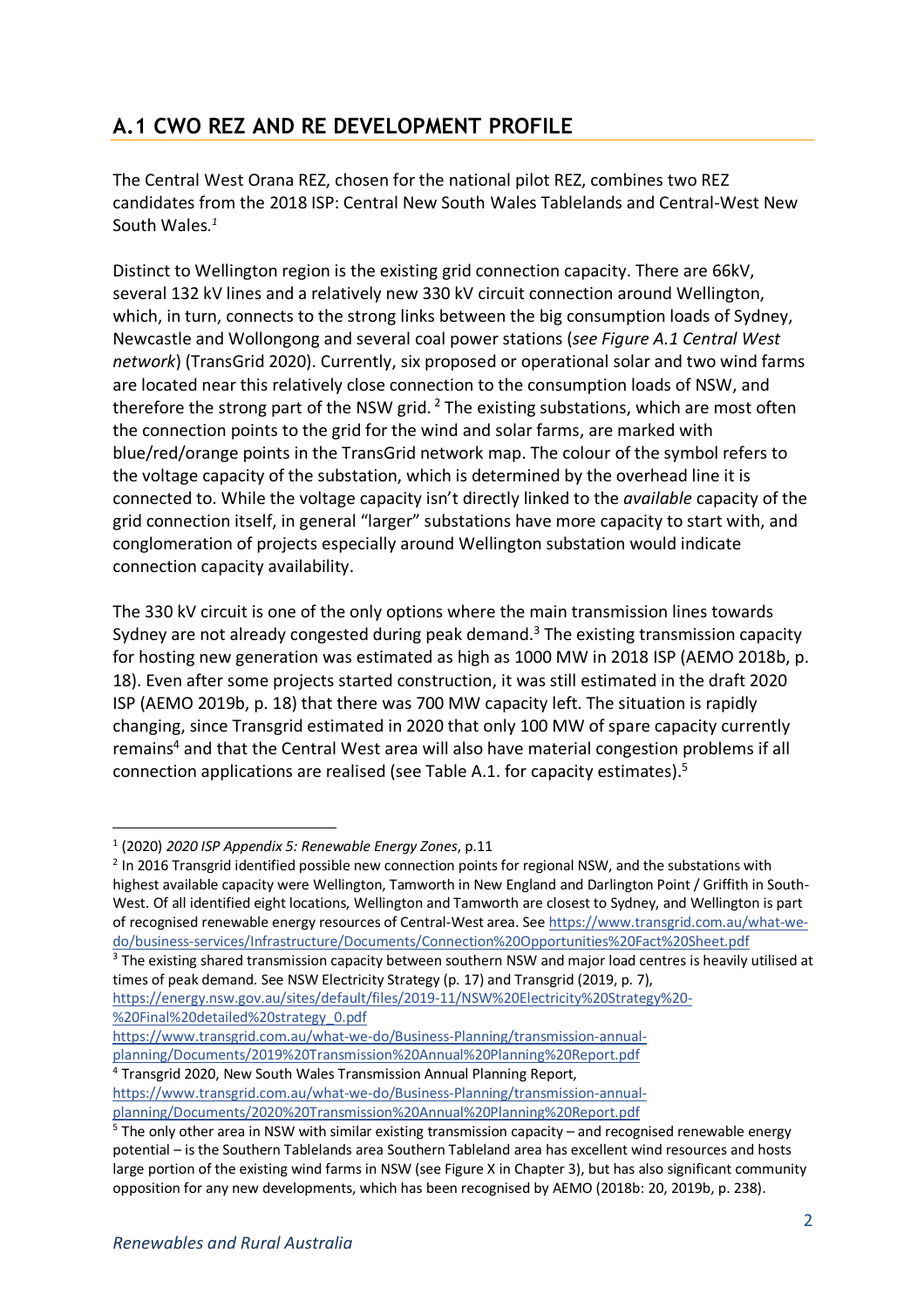

**Figure A.1 : Central West network and indicative Central-West Orana REZ**

**Source: TransGrid 2020, p. 28** 

In addition to good grid connection capacity, the existing and forecasted "marginal loss factors" (MLFs) near Wellington have been comparably low encouraging for new generation. MLFs are assigned by AEMO for all generation units inside the NEM and they typically indicate how much capacity there is in the network (how "congested" it is) and how favourably generation is located compared to consumption. The MLFs are calculated yearly and are related to the current open access regime in NEM. Basically, an older project has no protection against newcomers in the same connection point, and accumulating number of projects connecting to the same line can impact all the projects negatively by limiting the amount of usable capacity. For some projects in NSW the credited production has been as low as 75–80 % of the actual production (e.g. Broken Hill Solar Farm) (AEMO 2019c: 21-23). In Wellington area, however, the MLFs are still manageable and the credited generation is around 95  $\%$ <sup>6</sup>, which generally should not significantly impact the project's financial viability. The uncertainty of long-term production opportunities is a frequent complaint of the investors operating in the Australian market (see e.g. Clean Energy Investor

 <sup>6</sup> AEMO 2020. Regions and Marginal Loss Factors: FY 2020-21. The MLFs for NSW generators are on pages 18– 21. https://aemo.com.au/-

<sup>/</sup>media/files/electricity/nem/security\_and\_reliability/loss\_factors\_and\_regional\_boundaries/2020-21/marginal-loss-factors-for-the-2020-21-financial-year.pdf?la=en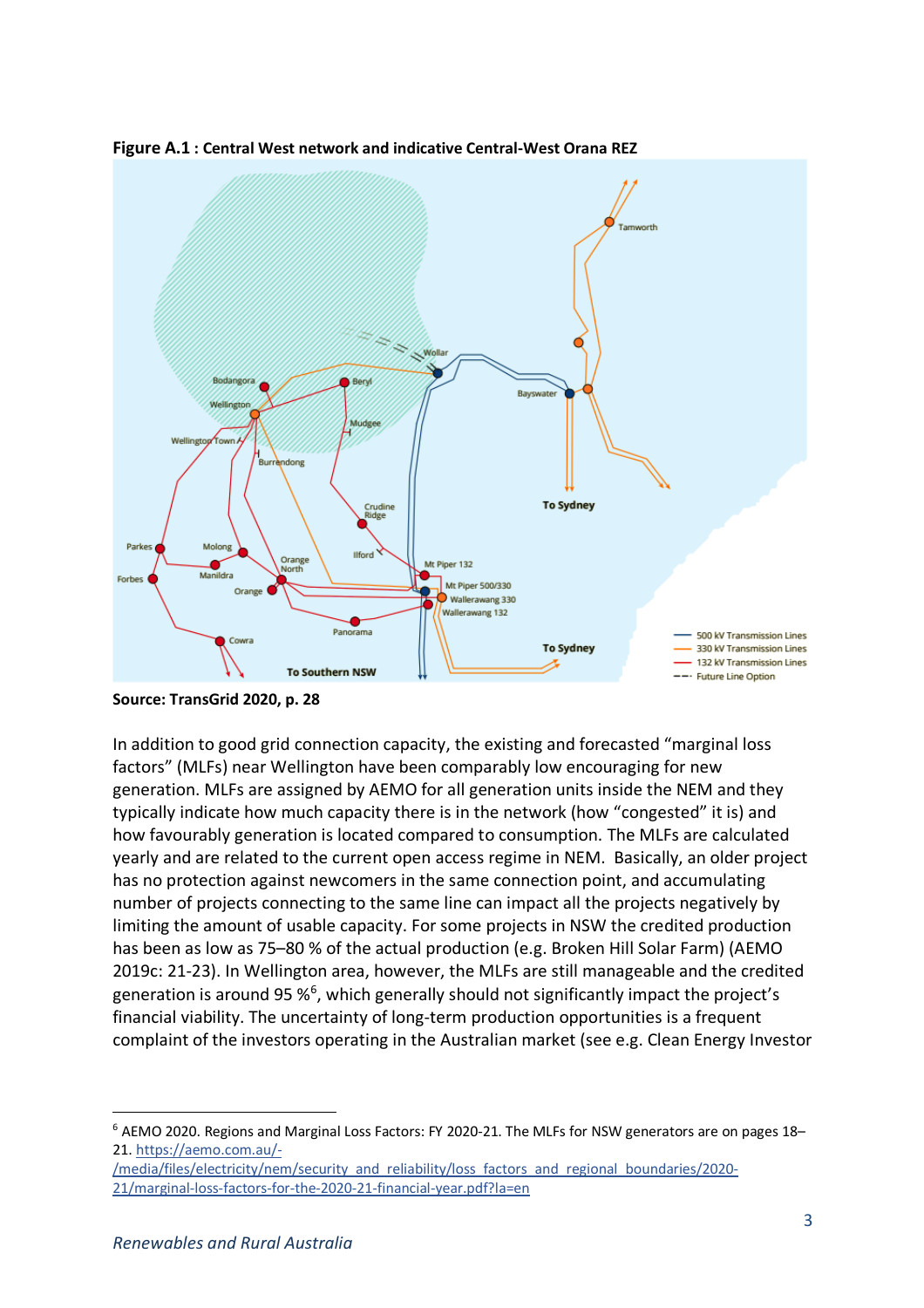Group's recent submissions to  $AEMC$ <sup>7</sup>. The REZ development and the new EII Act are designed to address this issue by allowing NSW Government to build more transmission capacity, and grant – and importantly also refuse – access to the new infrastructure.

#### **A.2 NE REZ AND RE DEVELOPMENT PROFILE**

According to AEMO (2020, p. 24), whereas most of North West NSW is mainly a solar zone, the New England tableland is predominantly a wind zone. Currently, NE REZ has a significantly smaller existing network capacity compared to CWO REZ. AEMO (2020, 23) estimates only 300 MW of existing usable capacity, that can be potentially upgraded in several phases to 5000 MW. Notably, there is already a substantial number of connection applications to Transgrid from the larger Northern NSW area, exceeding the possible grid upgrades (see Table A.2 for different capacity and spare network capacity estimates).

Similar to CWO REZ, the NSW Government lists good natural resources, investment interest and strong existing grid as reasons for selecting NE REZ. New England also has potential sites for pumped hydro development and some proposals have recently received pre-investment funding from the Emerging Energy Program (NSW Government 2020). Mount Oven Pumped Hydro project is the highest priority energy storage project, designed to support new renewable generation in the NE REZ with 600MW storage.



 7 https://www.aemc.gov.au/sites/default/files/documents/rule\_change\_submission\_-\_erc0294\_ clean energy investor group - 20210121.pdf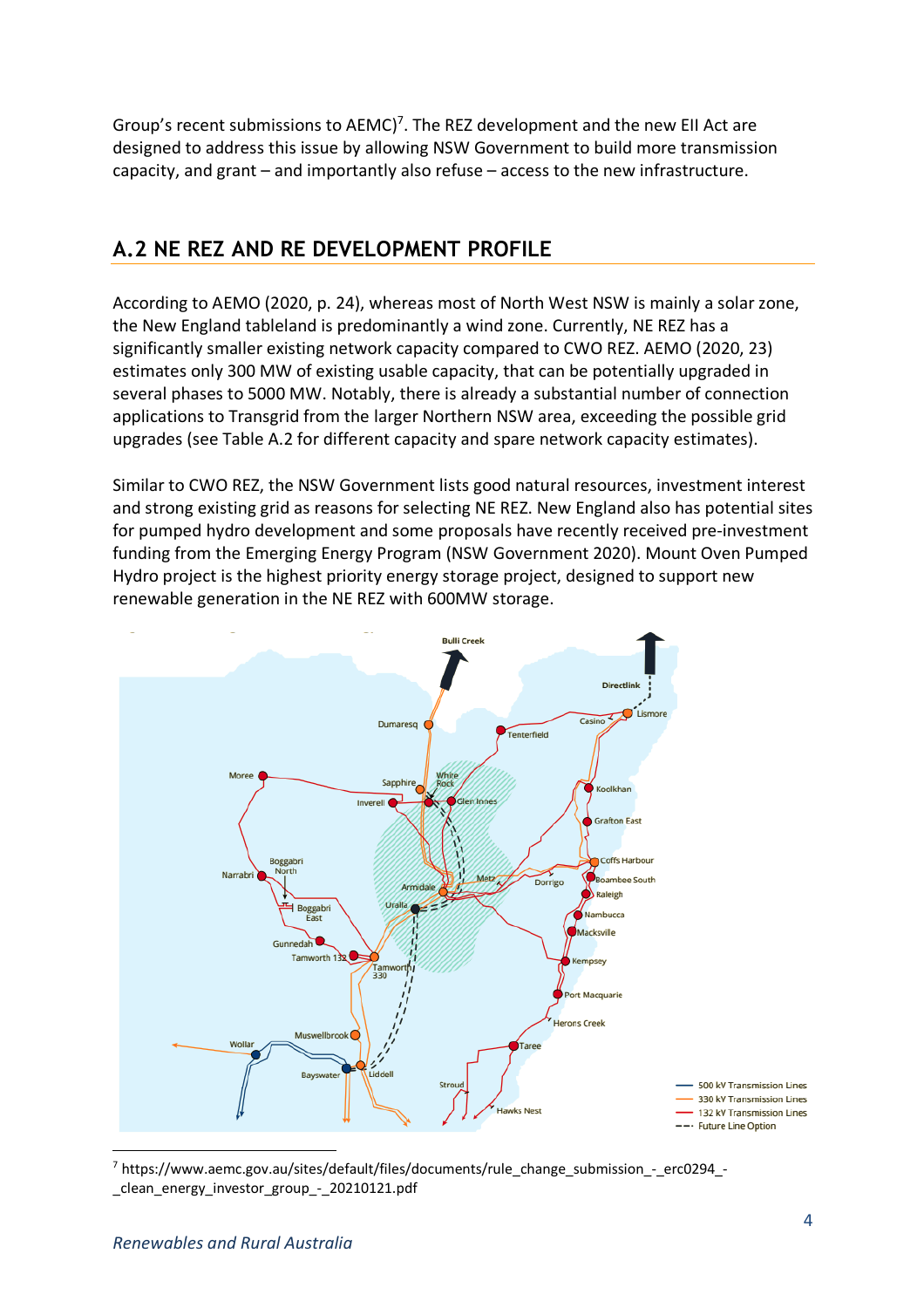**Figure A.2: New England network and indicative New England REZ Source: TransGrid 2020, p. 29** 

The area has several existing high-voltage power lines, which importantly include the existing QLD-NSW interconnector (QNI) and the plan for the QNI Upgrade between Bulli Creek and Bayswater substations (see Figure A.2). While the transmission in the REZ is already congested towards the main loads (Sydney-Wollongong-Newcastle area)<sup>8</sup>, there are several possibilities to increase the current capacity ranging from virtual transmission with batteries, technical improvements to existing infrastructure and a new link between Liddell and Tamworth, all considered as a part of the QNI Upgrade (Transgrid 2020). The distance to Liddell and other retiring coal power stations (= the strong links to main loads) from the REZ is relatively short and the whole QNI Upgrade has been identified as a committed ISP project.<sup>9</sup>

Not surprisingly in New England as in CWO REZ, the built and proposed large-scale projects are mainly located near the existing grid and substations, which are marked as red/orange/blue dots in Figure A.2. The size of the projects is somewhat larger compared to CWO REZ, though there are also some mid-scale solar projects (5-25 MW) planned or already built.

### **A.3 ESTIMATES OF NEW GENERATION CAPACITY: CWO AND NE REZ**

REZ resource estimates, network capacity estimates and statistics of different agencies at different times vary as the tables below show. Estimates seem to trend upwards over time, and the most recent projections from TransGrid's 2020 connection applications for CWO REZ show the existing projects, though some still in very early stages of planning, already exceed most estimates.

| AEMO 2018 ISP - Spare network capacity                                                                                                                                          | Central West: 100 MW<br>Central NSW Tablelands: 1000 MW                   |
|---------------------------------------------------------------------------------------------------------------------------------------------------------------------------------|---------------------------------------------------------------------------|
| <b>AEMO 2018 ISP</b><br><b>Estimated resources</b><br>Note: Central West Orana is partly on two<br>separate REZs in 2018 ISP; Central West and<br><b>Central NSW Tablelands</b> | Central West:<br>Solar: 3750 MW (C)<br>Wind: 1420 MW (C)                  |
|                                                                                                                                                                                 | <b>Central NSW Tablelands:</b><br>Solar: 3000 MW (D)<br>Wind: 1600 MW (B) |

#### **Table A.1. Estimate of new generation capacity (Central West Orana)**

 <sup>8</sup> See NSW Electricity Strategy (p. 17) https://energy.nsw.gov.au/sites/default/files/2019- 11/NSW%20Electricity%20Strategy%20-%20Final%20detailed%20strategy\_0.pdf

<sup>&</sup>lt;sup>9</sup> The other link to Queensland shown on Figure A.2, Directlink , is a privately funded 180MW transmission line owned by a transnational energy investment company, Energy Infrastructure Investments Pty Ltd (https://www.aer.gov.au/system/files/Directlink%20-%20Attachment%2014-2%20- %20Pricing%20Methodology%20-%20January%202019.pdf )